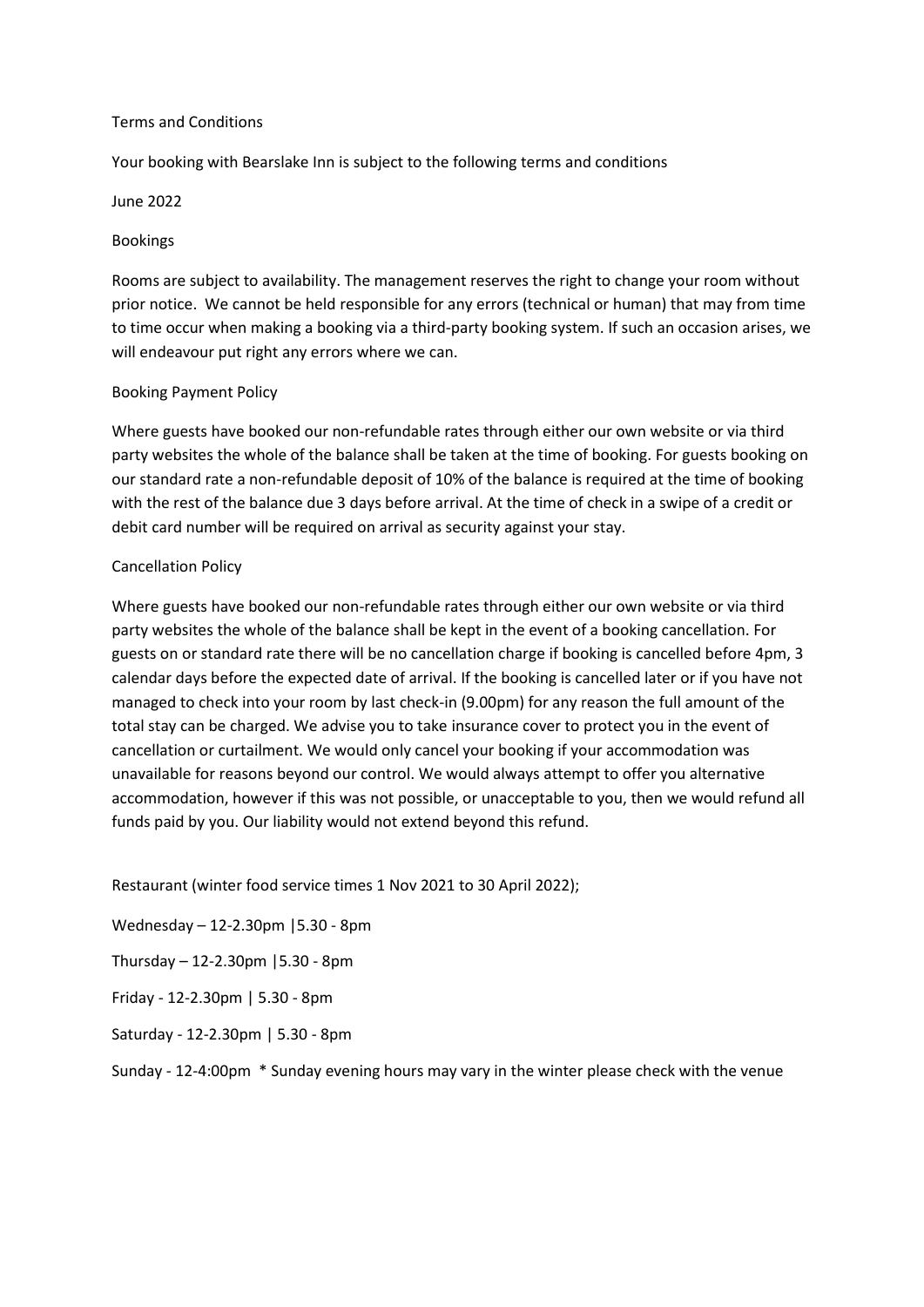## SUMMER HOURS 1 May until 31 October

#### Restaurant

Wednesday - Saturday: 12noon - 2.30pm | 5.30pm - 8pm

Sunday: 12noon - 3:00pm | 5.30pm - 8pm

We are also open EVERY BANK HOLIDAY MONDAY serving food and drinks from 12 noon to 4:00pm

\*\*Rooms are open 7 days a week during the summer, although please note no food or drinks available on a Monday or Tuesday

We encourage you to make table reservations at least 24 hours in advance to avoid disappointment. Please check our social media which is always up to date with current changes or give us a call

\*\*\*Please note our kitchen and bar are closed all day on a Monday and Tuesday\*\*\*

#### Room only

If you select a rate plan that is room only, all additional extras will be charged for at the full rate.

#### Dine, Stay & Relax

If you select a rate plan that includes our Dine, Stay and relax package after check-in you will be able to unwind in your spacious Dartmoor inspired room before joining us for a three course evening meal of your choosing from our full seasonal menu(drinks not included, supplements may apply for some dishes). Spend the night before waking to our luxury, Breakfast hamper full of local and homemade sweet and savoury goodies. Your bespoke, Dartmoor inspired, Breakfast Hamper will be delivered to your room at 8.30am. Full of local and homemade sweet and savoury goodies to start your day. You will need to fill our you breakfast choices and return them to the bar before 7.00pm to guarantee your bespoke hamper choices can be made available.

#### Arrival

Rooms are available between 2pm and 3pm and then between 5pm and 9pm (check in time needs to be advised on the pre arrival form). Latest check-in 9 pm (except by prior arrangement). Please let us know if you plan to arrive after 9 pm. Arrivals on a Monday and Tuesday must be pre-arranged and latest check in on these days is 7pm

## Checkout

Please vacate your room by 10:00am on the day of departure. Failure to do so may result in additional late departure charges.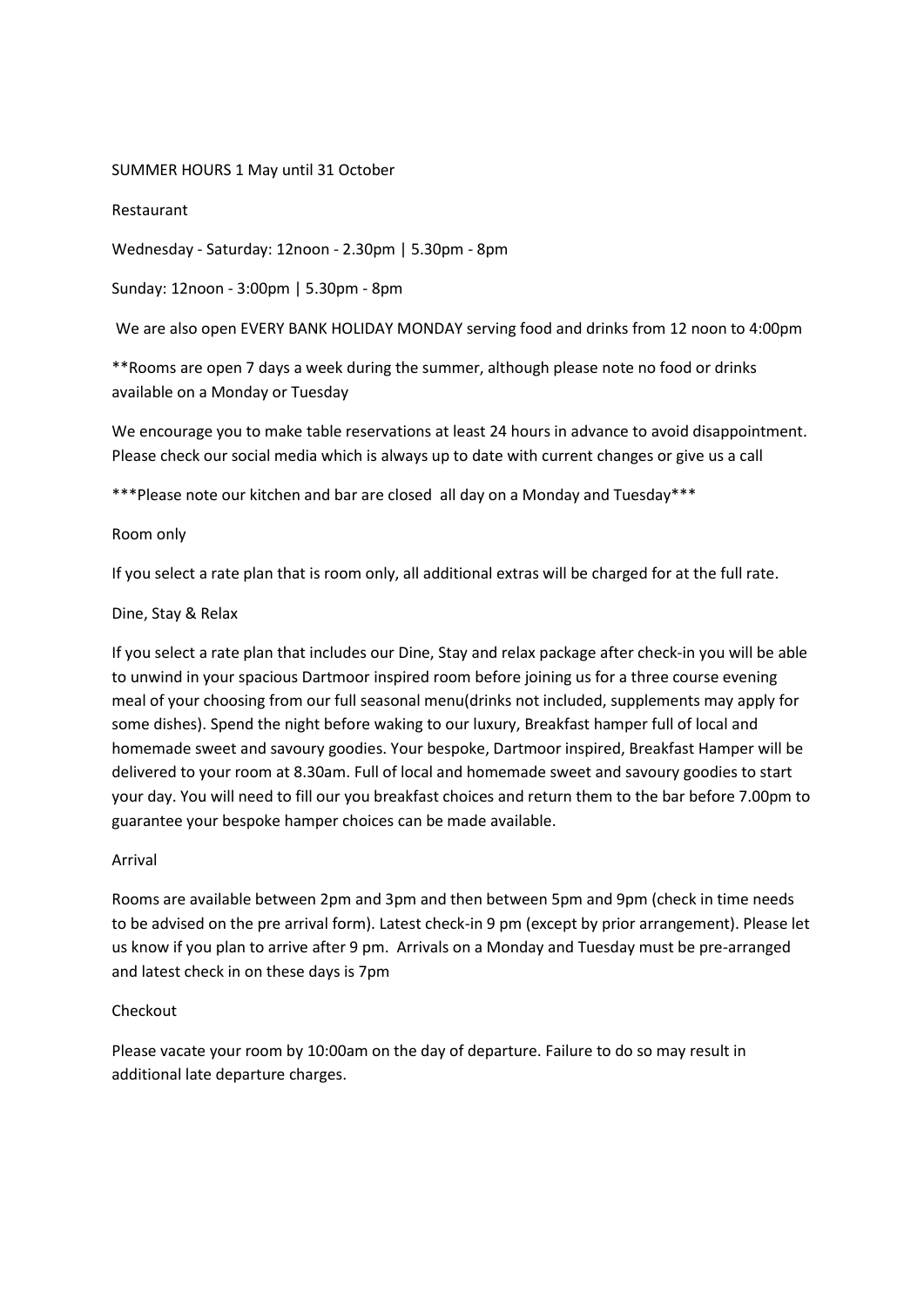## Meal Reservations

Reservations for lunch and dinner should be made in advance. If reservations are not made, we regret that we cannot always guarantee a table available for you (even if this is included in your room package).

#### Breakages

Any breakages or damage incurred by guests must be paid for in full and may be charged to your card if not reported to our management team immediately.

## Smoking

There is a no smoking policy throughout the inside of our premises and smoking is only permitted in designated smoking areas externally. Strictly no smoking is allowed in any of our rooms. Any damage or supplementary cleaning requirement caused by smoking in the rooms will incur a supplementary cleaning charge of £150. This may be charged to your card if not brought to the management's attention immediately. Being a thatched pub no candles, wax melts or naked flames are permitted in any of the rooms.

## Dogs

Dry, clean, well behaved dogs are always welcome, however they are not allowed on the furniture, on the beds, or in the shower/bath. Any damage or supplementary cleaning requirement caused by dogs will have to be paid for in full. Dogs are only allowed in The Roost (Room 3), Saddle Room (Room 4) and Garden Room (Room 5) and Hayloft (Room 6). Dogs are not allowed in Cider Press (Room 1), Longhouse Suite (Room 2). We reserve the right to charge a full hypoallergenic cleaning charge of £250 in the event that that a dog has been in a non dog friendly room. This is to accommodate the needs of guests with allergies. Dogs are welcome in all the bar areas but not in the restaurant. Management reserve the right to charge additional cleaning fees to your card if any pet related damages are not brought to their attention immediately.

## Alarm Activation Charge

Our premises are fully alarmed for both Fire and intrusion and externally monitored by a monitoring center. Should at any point you be found responsible for an avoidable activation or false alarm management reserve the right to charge a £100 alarm activation fee (This is because we get charged every time the alarm goes off).